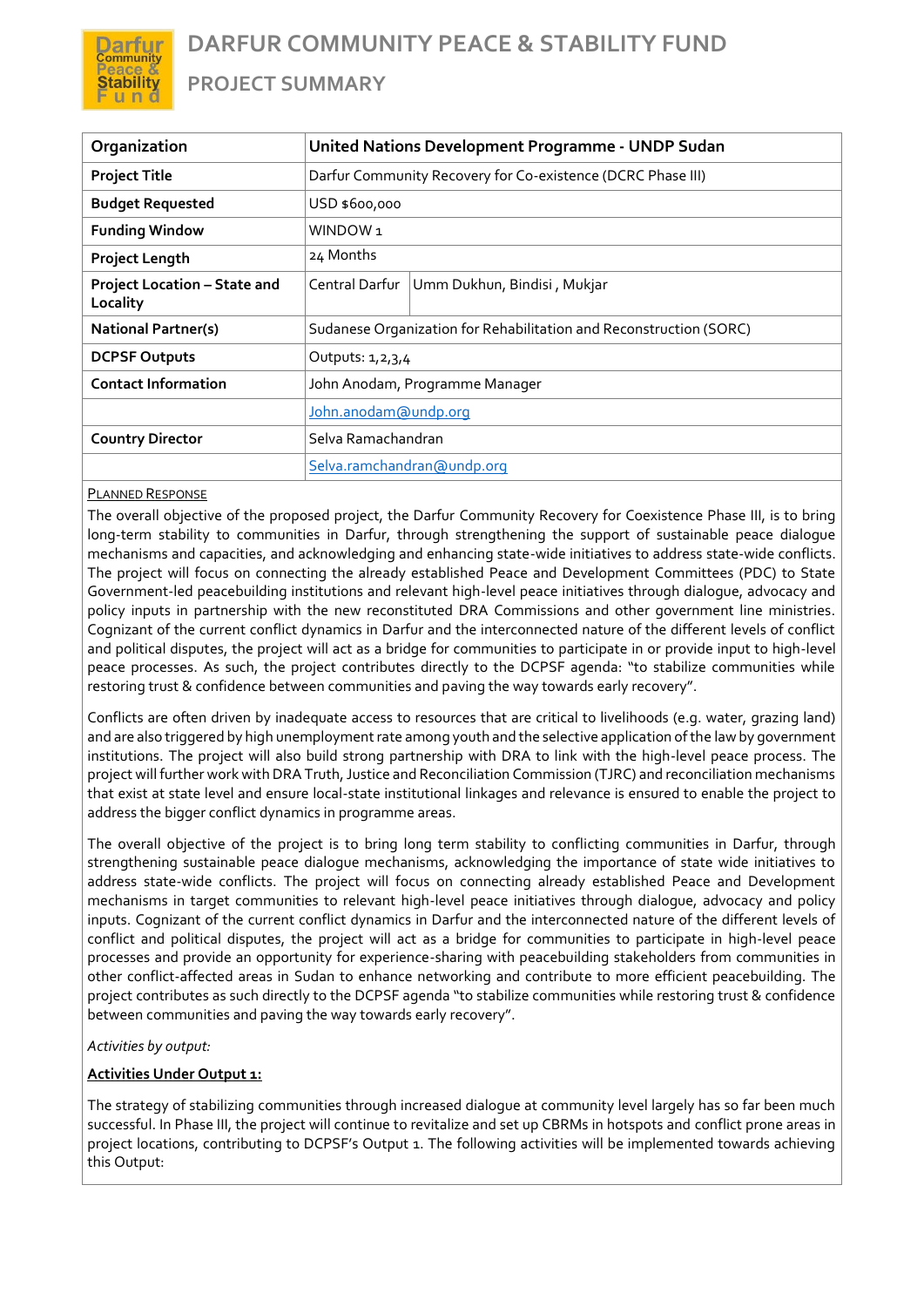o The project will Establish 3 new CBRMs and reactivating 7 existing CBRMS (250 members) including support to meaningful participation of 75 youth and 75 women. Existing committees will be strengthened for them to be fully functional and render services in terms of conflict prevention, mediation and resolution. New CBRMs will be established in those villages where they are non-existent and these will also be trained by University of Zalingei peacebuilding staff. The 10 CBRMs will be trained on collaborative leadership, peacebuilding, mediation and conflict resolution, natural resource management (NRM), conflict analysis and gender. The diverse composition of the CBRMs will ensure that consensual solutions are found to problems identified by communities through inter-communal dialogue.

o A platform for dialogue, exchange and engagement among CBRMs will be created horizontally among the 10 CBRMs at village level and vertically with locality and state level platforms to share information and experiences and gather lessons learned on approaches, processes and outcomes. A total of 26,810 community members will be targeted in the 10 villages with active participation of 13,941 women and 8,043 youth.

o Women and Youth will be encouraged to take influential positions in the CBRMs since they are the most affected by conflict and are perpetrators respectively. In addition, 50 youth in target communities will join UNDP's Peace Ambassadors initiative to enhance sustainability of peace initiative in these communities

o The 10 CBRMs will be encouraged to organize inter-communal and community meetings on peace awareness, local conflict and dispute resolution at village level while 3 Peace and reconciliation conferences targeting 26,810 community members with active participation of 13,941 women and 8,043 youth will be held in the 3 localities and the resolutions cascaded to the villages through the strengthened CBRMs. UNDP Rule of Law and UNAMID will provide technical input into this conference and help lead the process noting the successes of the same conference held in Geneina, west Darfur and lessons learnt.

o To better respond to the current conflict trends and emerging issues, the comprehensive context analysis conducted by the project in previous phases will be updated in all locations by conducting a new conflict analysis covering the three States. The analysis will be linked to the DCPSF mapping of community, local and regional capacities for peace to identify the actors who are best placed to solve current and emerging conflicts and address critical needs of communities. An assessment will be carried out to show how to establish and create institutional linkages between these structures at the different level to ensure sustainability, ownership and necessary political support. Output 2: Activities under these interventions will aim to increase income-generating opportunities, particularly among women and youths. Based on the market assessment for employability targeted community members will be trained in carpentry, welding, electrical, mechanics, building farmer-field schools. 3 Veterinary Centres (one in each locality) and training for 10 Community Animal Health Workers (CAWHs) (one in each village) in collaboration with FAO and the Ministry of Animal Resources. In locations where UNDP is already implementing value chain activities, farmers will be integrated into existing commodity value chains, to reduce incentives to engage in conflict.

# **Activities Under Output 2:**

Further, priority peace dividend interventions will be undertaken to respond to root causes and triggers of conflict, in order to contribute to conflict prevention and to create conducive conditions towards trust, community resilience and economic recovery, as outlined in DCPSF's Output 2 and 3. Conflicts are often triggered by high unemployment rate among youth, limited livelihood initiatives and the lack of income generating activities (IGAs). Interventions will therefore aim to increase income-generating opportunities, particularly among women and youths, without relying on over-exploited resources, thereby reducing a key driver of conflict. According to a marketing assessment meeting held with all government departments in June 2017, vocational skills development and start-up kits are key to the reduction of conflict. These skills include carpentry, welding, electrical, mechanics, building and farmer-field schools. This will help reduce the high unemployment rate among youths which has been a huge trigger of conflict. The interventions will moreover seek to also strengthen social cohesion among targeted communities. The following activities will help improve cooperation between communities through shared livelihood assets and income generating activities:

o Community-based participatory planning sessions will be held in each of the 10 villages in conjunction with CBRMs to identify and review community needs, opportunities and priorities targeting 26,810 community members with active participation of 13,941 women and 8,043 youth. The results from this process will help inform the best village level livelihood interventions specific to a village.

o Establishing 10 new joint community gardens and small irrigation systems for 100 women and 100 youth in the 10 villages of Central Darfur.

o Establishing 10 Women and Youth Livelihoods Centers for income Generating Activities and vocational skills development, trainings including provision of start-up kits for 100 women and 100 youth. Since there are no vocational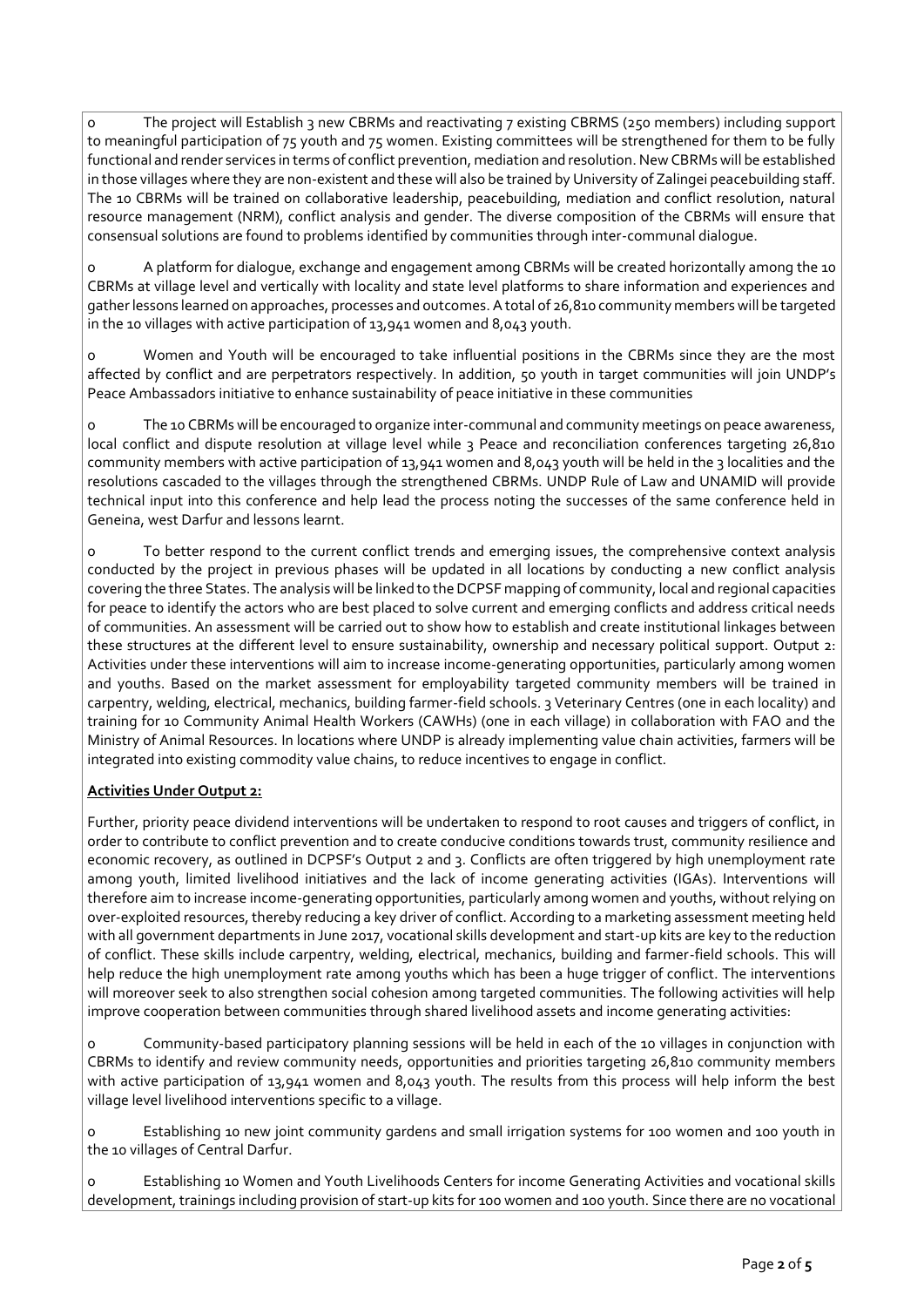training centers in the three states, lecturers from Zalingei will be engaged to train youths and women on these skills. Soon after training they will be given start-up kits and linked to established professionals and companies in these localities to spend at least 3 months on a mentorship exercise. Ministry of Social Affairs and Ministry of Youth and Sport will help make that linkage.

o In locations where UNDP is already implementing value chain activities, farmers will be integrated into existing commodity value chains, to reduce incentives to engage in conflict. UNDP will promote a group approach to savings and loans through the establishment of 10 Accumulative Savings and Credit Associations (ASCAs) targeting 250 women and youths (200 women and 50 youth) and link them to the Youth Volunteers Rebuilding Darfur Project. This approach involves a self-selective beneficiary selection process which makes it easy to target the "hard to reach" beneficiaries since there are less inputs to this initiative apart from the initial trainings. This approach can also be built on traditional savings and loans approaches.

o Construct/rehabilitate 3 market stalls, one each in the 3 localities to increase interaction and cooperation among diverse communities in the 26,810 targeted communities with active participation of 13,941 women and 8,043 youth.

# **Activities Under Output 3:**

Conflicts are often driven by competition and inadequate access to resources that are critical to livelihoods (e.g. water, grazing land, fuelwood) and the selective application of the law by government institutions. Negotiated agreements over the use of such resources are most efficient when groups have alternative economic opportunities. Competition for natural resource use is the trigger for conflict among diverse groups especially farmers and pastoralists and this is what the DCPSF Output 3 is addressing. The following activities will help meet Output 3:

o 10 Joint management committees (JMC) at village level for community assets will be formed composing of 200 members (40 pastoralists, 40 host communities, 40 women, 40 youths and 40 IDPs) to bring together parties around common resources. The selection and design of projects but in collaboration with all key groups, strategically delivering peace dividends to mitigate rivalry between groups or communities, as identified in the context analysis and potential peace agreements. These JMCs' primary role is to ensure the sustainability of the established community assets through regulating use, ensuring equitable access, ensuring proper use, maintenance and protection of communal share assets. These JMCs will establish a cost recovery mechanism to ensure the communities continue to benefit from these assets while also contributing a fair share towards maintenance and protection from vandalism and abuse.

o The project will establish 3 Veterinary Centers (one in each locality) which will benefit over 26,810 community members including nomads. The project will train 10 Community Animal Health Workers (CAWHs) (one in each village) in collaboration with FAO and the Ministry of Animal Resources. Women and youth potential CAHWs will be encouraged to participate. CAHWs kits will also be provided in order to make the CAHWs fully functional and for sustainability purposes. The CAHWs will provide their services on the cost-recovery basis, FAO and Ministry of Animal Resources have experience with this approach. Based on UNDPs past experience on similar activities in South Darfur effective systems and agreements will be established with FAO, Ministry of Animal Resources and the locality authorities to ensure the sustainable raining of the centers and the delivery of the services.

o Water resources are one of the root causes of conflict in these communities, as such the project will establish water sources (3 boreholes and or 9 hand-dug wells) in the 10 villages which will benefit over 10,000 community members to help alleviate the issue of water shortages and access to water for both domestic and livestock use. These boreholes and hand-dug wells will provide water to both farmers and nomads and the JMC will coordinate the water allocations to ensure equal access by both parties and all tribes. Sustainability is key and 10 water user committees who are also part of the JMC will be formed to monitor the use of water and maintain the asset. The composition of this water user committee will be 10 members inclusive of at least 2 women and 3 youths and an equal representation of all tribes in the villages and surrounding one.

# **Activities Under Output 4:**

Drawing on the experience from UNDP's JCRP project, the project will increase its focus on providing support to state conflict resolution institutions and initiatives to enable quick response to identified peacebuilding and conflict prevention priorities, in line with DCPSF's Output 4. Among the largest obstacles to the successful mitigation of these conflict flashpoints were the lack of effective government-led institutions or mechanisms with authority and political will to hold the parties to the agreements and to ensure comprehensive follow-through. As a result of this, effective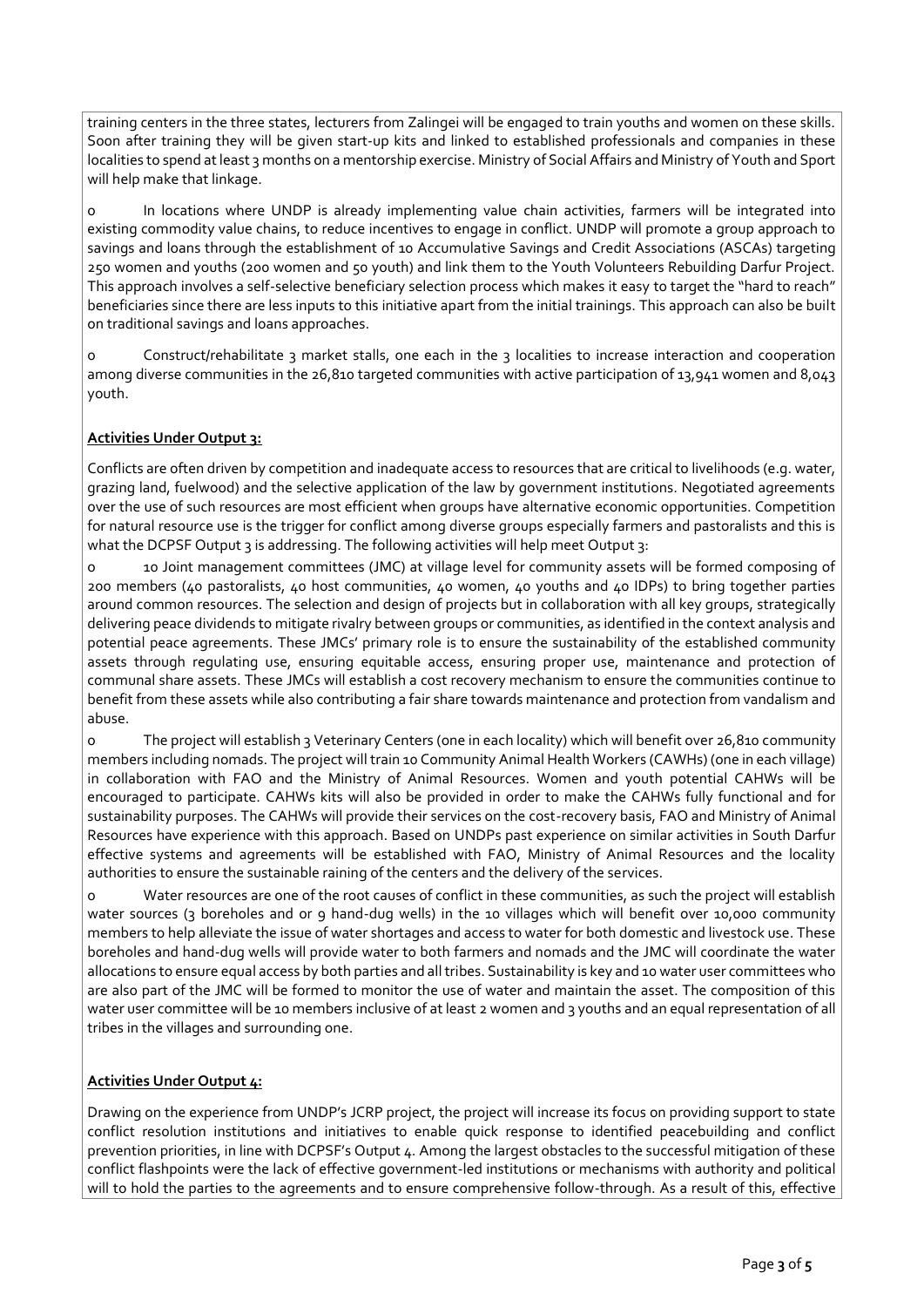peacebuilding efforts at the grassroots level failed to maximize their impact through meaningful and sustainable linkages across diverse political groups with supportive state institutions.

o Activities will be expanded to include the support of a state-wide peacebuilding mechanism and ensure that peace agreements at the local level are complementing or supporting state-level agreements. Introductory and advanced trainings targeting 40 actors and focusing on conflict analysis, peacebuilding, conflict transformation, conflict sensitivity and do-no-harm approaches for 20 Civil Society and 20 key State actors will be held. Another training targeting 20 Civil Society and 20 local actors and focusing on information gathering, community-level perception mapping will be held in order to develop multi-stakeholder conflict analyses

o UNDP and partner will organize an information dissemination campaign in coordination with PDCs on the main provisions of the Salamat and Misseriya Peace Agreement and support the committee working on the compliance of all parties to this agreement. This activity will target 3,000 community members across the 3 localities including 1,000 women and 1,000 youth.

o UNDP will utilize an "accompaniment" model of engagement with its partners to ensure effective application of recognized best practices and lessons learned to local peace process design, implementation, and monitoring including supporting a network of Inside Mediators to address community conflicts.

o UNDP Rule of Law (RoL) Unit will be engaged to assist with a high-level stakeholder reconciliation and coexistence conference covering all localities where approximately 500 stakeholders (inclusive of 200 women and 100 youth) are expected to attend and the project partner will cascade the conference resolutions down to village level. UNAMID currently have peacebuilding operations in the targeted three localities and at state level (Zalingei) and this project will work in collaboration with UNAMID Civil Affairs Unit in terms of peacebuilding activities targeting Misseriya and Salamat communities in Um Dukhun, Mukjar and Bindisi; Misseriya and Fur in Mukjar; Youth groups in terms of skills and knowledge in mediation and reconciliation and Local authorities to build their capacity in peacebuilding.

o The project will link youth in target communities to the on-going peace and dialogue initiatives such as the Darfur Internal Dialogue Committee (DIDC). This project will be linked to Peace activities carried out by Youth Volunteers under the UNDP's Youth Volunteers Supporting Peace and Recovery in Darfur (YoVoReD), facilitate engagement among the youth within the three regional Peace and Reconciliation Committees in the three localities to promote peace culture among the 90 members of the committee (inclusive of 15 women and 30 youth) and provide space and platform for community dialogue in cooperation with the Youth Volunteers.

o Establish real-time monitoring system covering the 3 states, leveraging new technologies, mobile to web, crowd sourcing and crowd seeding platforms. An initial technological assessment will be carried out by an IT expert to determine the capabilities on ground, the mobile coverage and to determine the best technological mix. Initial basic assessment indicates that a simplified mobile to web system could have a great potential in the monitoring of the project both for monitoring the activities implemented, for early warning and documentation of the activities of CBRMS on ground. However, a comprehensive assessment will be required by an expert to ensure selection and deployment of the most efficient system.

# **Results: Monitoring and Evaluation:**

The Project will be implemented by UNDP in partnership with a national NGO (SORC). UNDP Programme Manager will provide strategic direction and handle policy level discussions for this project at State and national level while Livelihoods Officer and Return and Reintegration Officer will handle the direct interaction with the partner and day to day implementation issues raised by the partner including stakeholder engagement at locality and State level. UNDP will also interact and facilitate the collaboration with UNAMID Civil Affairs Unit, UNDP Rule of Law Unit and FAO. The partner will employ dedicated staff for this project who will be based in each of the three localities (Umm Dukhun, Bindisi and Mukjar) and directly engage with the community during the implementation of this project. SORC will also engage and collaborate with University of Zalingei for the peacebuilding trainings and Ministry of Animal Resources for the CAHWs trainings. SORC will interact with all relevant government departments and ministries for the success of this project

The Monitoring Framework of the project includes both project specific results through the three project Outputs as well as contributions to higher-level DCPSF purpose and uses the project's logical framework as a foundation for the planning, monitoring and evaluation of activities. The framework includes baselines, quantitative and qualitative assessments that will feed into 'score cards' to monitor progress of the activities by state. In accordance with the programming policies and procedures outlined in the UNDP User Guide, the project will be monitored through the following activities and deliverables: